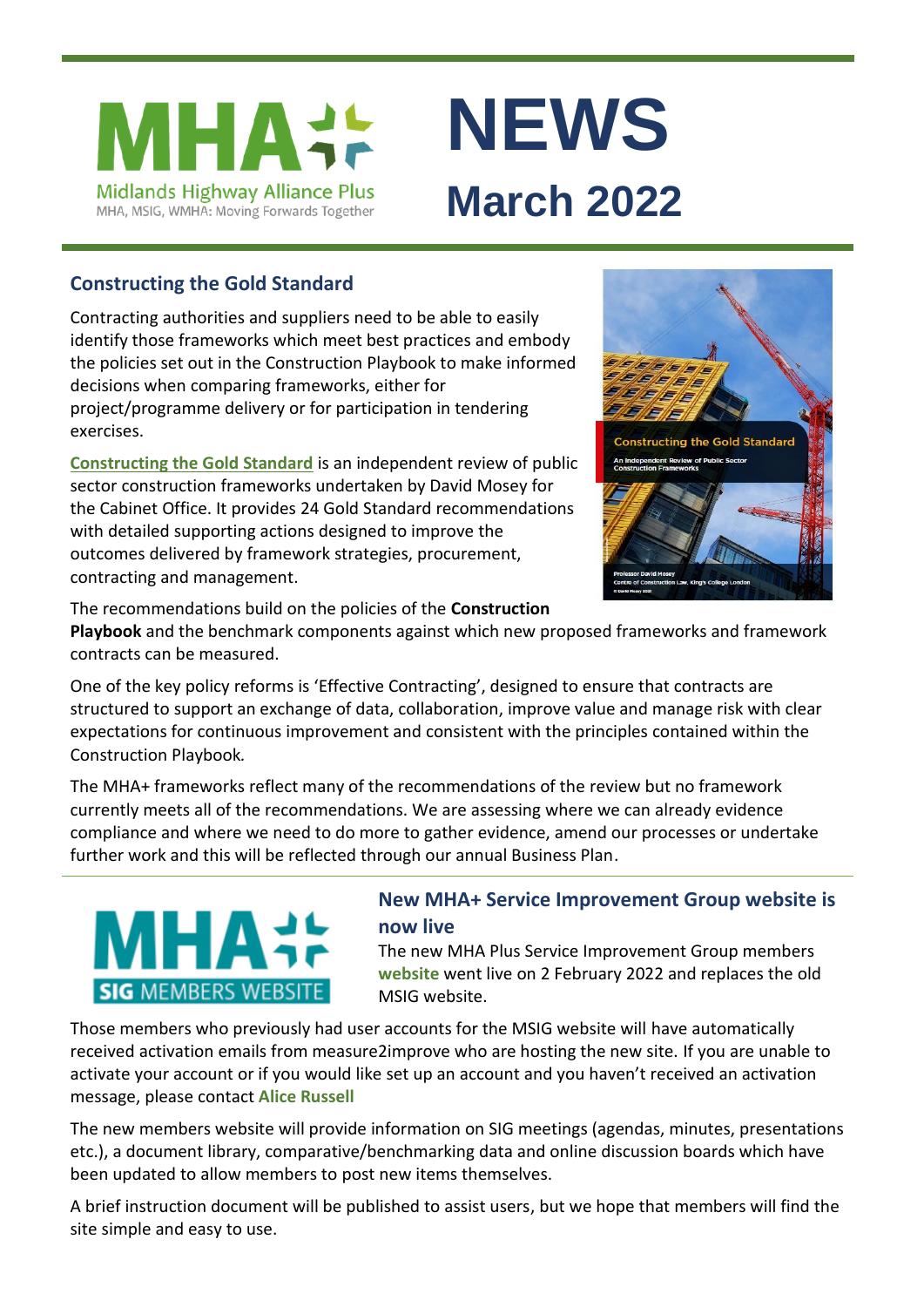### **2022 Annual Event – call for content**

Building on the success of the event in October last year, we are currently in the early stages of planning this year's face-to-face annual event in June on the theme of 'Carbon Reduction and Value'.

Value can be added through social, economic, or environmental benefits so there should be a wide range of projects that we can share with each other. As well as celebrating the achievements of MSF3 and welcoming in MSF4, we would like to ensure that we showcase the work of our members from right across the Alliance. With some of our member authorities appearing in industry publications recently as leading in areas such as digital innovation, carbon reduction planning, transport logistics and mobility, I am hoping that we will be spoilt for choice.

The MHA+ Executive Board has confirmed the annual event as their annual meeting for networking and engagement in-person, so this is a key opportunity to inform and impress your peers. Please contact Karen Notman if you have something you would like to contribute to the day.

#### **Highways Sector Council landmark survey now open**

As a member of the Highways Sector Council (HSC), a public and private sector council that covers both strategic and local roads in England, Ann Carruthers MHA+ Chair wants to encourage all members to share the link to the HSC's survey (**<https://forms.office.com/r/cYChhQjKFu>**) with their colleagues in the highways sector.

The survey only takes five minutes to complete and all responses are completely anonymous, so please be completely open in your responses

The survey closes on 11 March 2022 and will build on existing data and information to form a key part of HSC's research to develop a campaign to make highways a career of choice. HSC are seeking the views of those individuals working within the highways sector, including both operational and nonoperational employees at all levels, about what they believe makes it great and some of the opportunities and barriers it faces.

The survey's findings will provide the foundation elements that will take the sector forward, shaping it to attract a diverse range of people and, more importantly, position it as an attractive career option full of potential, opportunity and reward. More information is available on the **[HSC's website](https://highwayssectorcouncil.com/landmark-survey-sets-to-make-highways-a-career-of-choice/)**.

# **Please complete your 360<sup>o</sup> feedback forms**

Monitoring performance is an important aspect of framework management and decision-making. PSP 3 Framework suppliers have therefore been asked to ensure that regular feedback forms are completed for all project and secondment work contracted through the two frameworks and this needs client cooperation and engagement.

Clients have been scoring suppliers on their service for a number of years (180° feedback) but 'developing and sharing best practice' is one of the key aims of the Alliance. With project management identified as a key area for skills development for efficient and effective project delivery, all parties need to be prepared to learn from honest feedback and dialogue to facilitate continuous improvement.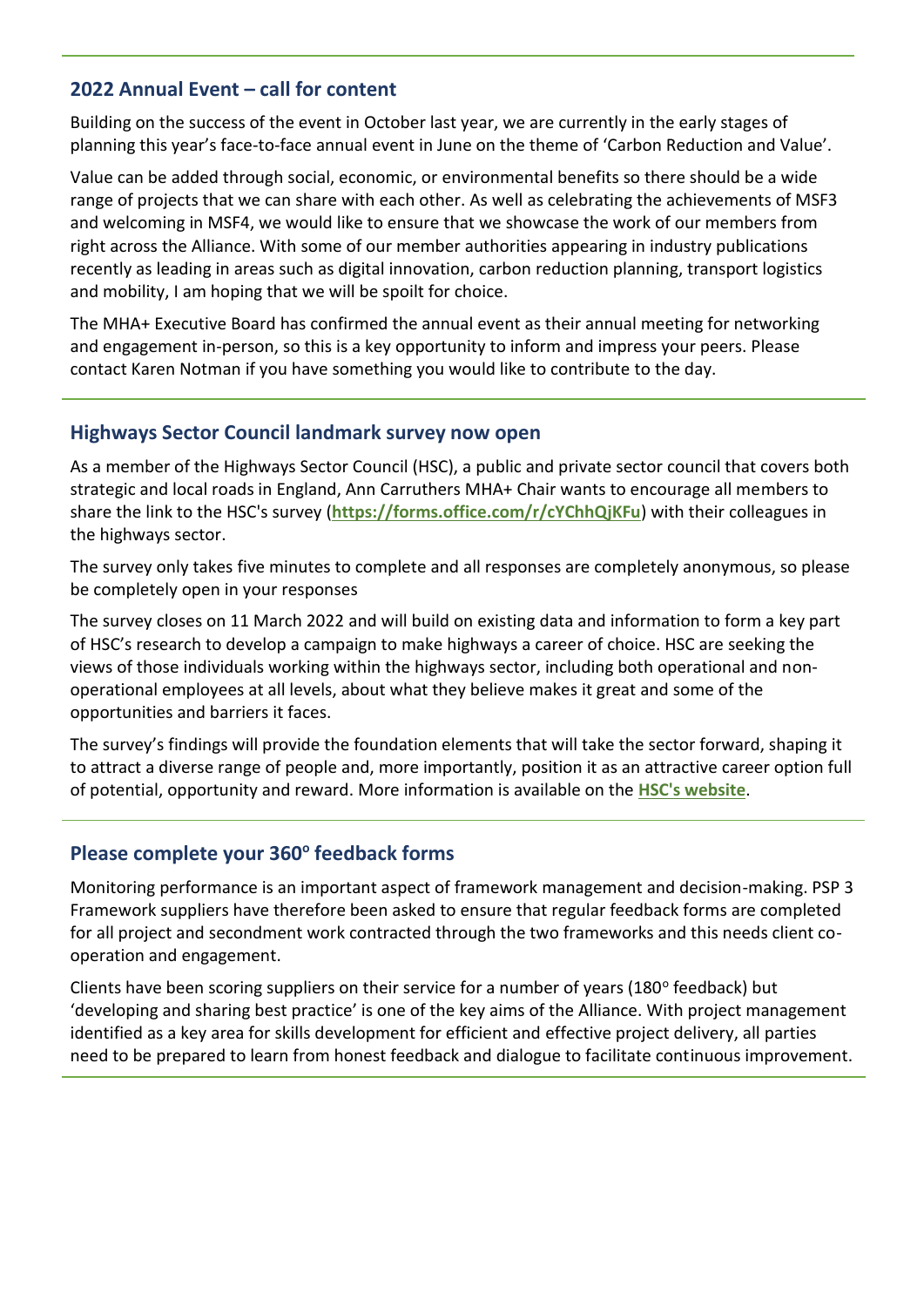#### **MHA+ Service Improvement Groups**

It has been a busy start to 2022 with eight Service Improvement Group meetings having taken place in January and February. Thanks again to all those who have taken the time to attend or send in contributions or share data. It is encouraging to see new members joining the groups and realising the benefits that can be gained from sharing expertise and knowledge across the region.

**Highways Asset Management –** The meeting was focussed on carbon reduction and carbon calculator initiatives within MHA Plus authorities and at a national level.

**Low Carbon Travel & Transport-** Following suggestions by group members, we will be setting up two new sub-groups (1.EV infrastructure/initiatives and 2. Section 106 Travel Plan Monitoring) that will report back to the main LCTT group.

**Civil Parking Enforcement** – This group now has a new chair; Ashley Snookes from Leicester City has agreed to take on the role as James Adams from Derbyshire County Council steps down after many years of service.

**Term Community –** This group held an initial meeting to 'reset' and find volunteers for a chair and vicechair to take the group forward. Further information will be provided re: future meeting dates shortly.

**Casualty Reduction** – Clearview Intelligence attended to present their road safety products (including solar road studs, vehicle detection and VAS). Slides include several case studies and are available on the new MHA Plus SIG members website.

**Flood Water Management –** Discussions around NW Regional SUDS proforma, Project Management of flood related schemes and Land Drainage Act enforcement process and procedure.

**Traffic Signals** – Presentations from Yunex on the management and consultancy services they provide (with positive examples/experiences from group members) and Integrated Traffic Services Ltd on the subject of MOVA 8.

**Traffic Engineering** – The topic was Moving Traffic Enforcement prior to legislative changes which are due to come into force on 1 June 2022.

Details of all upcoming Service Improvement Group meetings are available on the **[MHA+ calendar](https://www.mhaplus.org.uk/calendar/)** and further information on each service improvement group is available from **[Alice Russell](mailto:alice.russell@derbyshire.gov.uk)**.

## **Make use of your MHA+ Website**

Don't forget that the MHA+ website is the main source of information and news about the Alliance. The MHA+ team is continuing to review and update content to help improve ease of use and access to reference information and to refresh news items on a regular basis. A shortcut to the new MHA+ Service Improvement Groups Site can be found via the Service Improvement Groups page, for example. Visit **[www.mhaplus.org.uk](https://www.mhaplus.org.uk/)** and let us know the areas we should be looking to improve next.

Links to the webpages that highlight best practice include:

**<https://www.mhaplus.org.uk/work-streams/professional-services/projects/> <https://www.mhaplus.org.uk/work-streams/case-studies/>**

Members can also access a range of learning, training and development opportunities provided by the MHA skills community, sector partners and MHA+ members through the **[Learning Management](https://www.mhaplus.org.uk/work-streams/skills-academy/learning-and-development/learning-management-system/)  [System \(LMS\)](https://www.mhaplus.org.uk/work-streams/skills-academy/learning-and-development/learning-management-system/)**. Detailed information on all MHA+ events is available on the **[MHA+ calendar](https://www.mhaplus.org.uk/calendar/)**.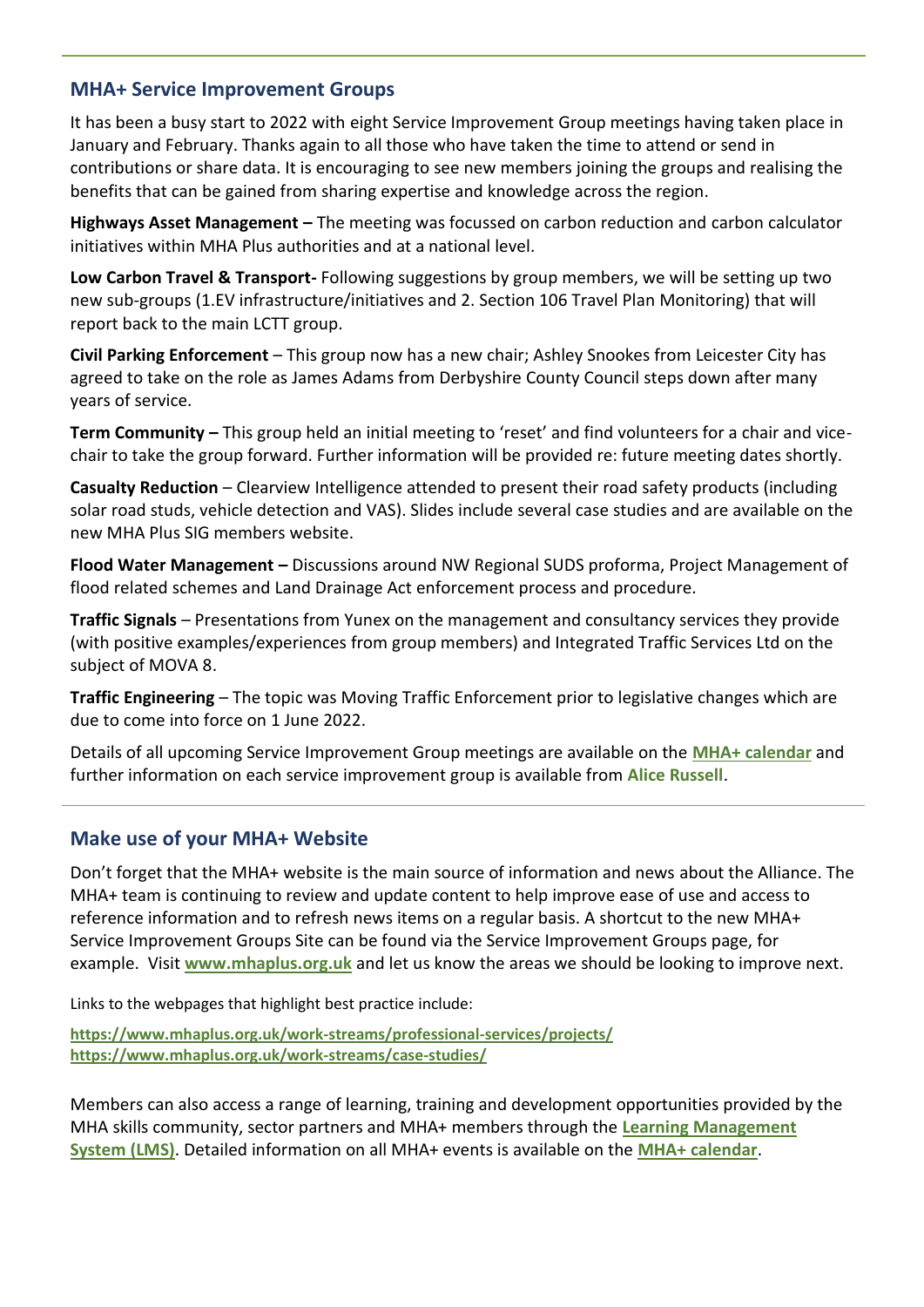The Information Sharing Platform (ISP) hosts a range of helpful resources, shared reference documents, confidential documents, and notes of meetings for our members. Details on how to become an ISP user and direct access to the ISP can be accessed from the **[MHA+ website](https://www.mhaplus.org.uk/member/)**.



Every post has the option to follow – you can choose which area of the ISP you want to follow



On the home screen click on the outline You can opt-in to receive notifications - click on my preferences and choose which option suits you

| A Midwid Harvay Manachine # 1<br>0 0 0 1 MystlankeebayAlecontinhilum/peterson<br>E places. E represiónados & resea nuns. E represión E. E places                  | <b>SCIENTIST</b><br><b>Service Control</b><br>.       | $\sigma$<br>$-10$<br><b>CO</b> Fleeding hat |
|-------------------------------------------------------------------------------------------------------------------------------------------------------------------|-------------------------------------------------------|---------------------------------------------|
| <b><i><u>Internation Sharing</u></i></b>                                                                                                                          |                                                       | l o                                         |
| Madium Schemes Framework<br><b>Home</b>                                                                                                                           | Professional Services Partnership<br><b>MIGLACIÓN</b> |                                             |
| Preferences                                                                                                                                                       |                                                       |                                             |
| Send a daily summary of any notifications?<br><b>ICS</b><br>Whether a daily summary of changes should be sent. If enabled, weekly notifications will not be sent. |                                                       |                                             |
| Send a weekly summary of any notifications?<br><b>IC</b><br>Whether a weekly summary of changes should be sent                                                    |                                                       |                                             |
| <b>Discussions</b>                                                                                                                                                |                                                       |                                             |
| Notifications<br>Send a notification on every discussion change?<br>trivetur soblications should be sent on every change                                          |                                                       |                                             |
| Send a notification on every comment?<br>œ<br>Whether notifications should be sent on every comment.                                                              |                                                       |                                             |
| Send a notification on every like?<br>Whether notifications should be sent on every like                                                                          |                                                       |                                             |
|                                                                                                                                                                   |                                                       |                                             |

#### **Standards for Highways: DMRB Environment section**

These have been specially developed in conjunction with the EA and are free and available to download.

#### **Standards for highways - [Sustainability and Environment](https://standardsforhighways.co.uk/dmrb/search?discipline=SUSTAINABILITY_AND_ENVIRONMENT)**

Another document is LA113 Road drainage and water environment **Standards for highways - [LA113 Road drainage and the water environment](https://www.standardsforhighways.co.uk/prod/attachments/d6388f5f-2694-4986-ac46-b17b62c21727?inline=true)**

NB: We are conscious of the perceived gap in the learning content to support DMRB.

We have requested ICE's training arm, Thomas Telford - to advise as to when we can expect a new learning event that incorporates the new DMRB sections. We previously commissioned a two-day (ICE accredited) DMRB event back in 2019.

Julia May has been visiting some Service Improvement Groups to ascertain whether there are areas of interest relating to DMRB sections that the MHA+ could commission 'bite size' webinars for. Bite size events could include:

- Introduction to the new DMRB (building on the bite size, but still an overview)
- Highway design probably in a couple of modules alignment, junctions, cross sections etc
- Structures maintenance would be key for LA's
- Pavement
- Drainage
- Streetlighting and comms
- Environmental assessment biodiversity, noise, water environment

Please advise **[Julia May](mailto:julia.may@leics.gov.uk)** as to whether these would be of interest or suggest other content.